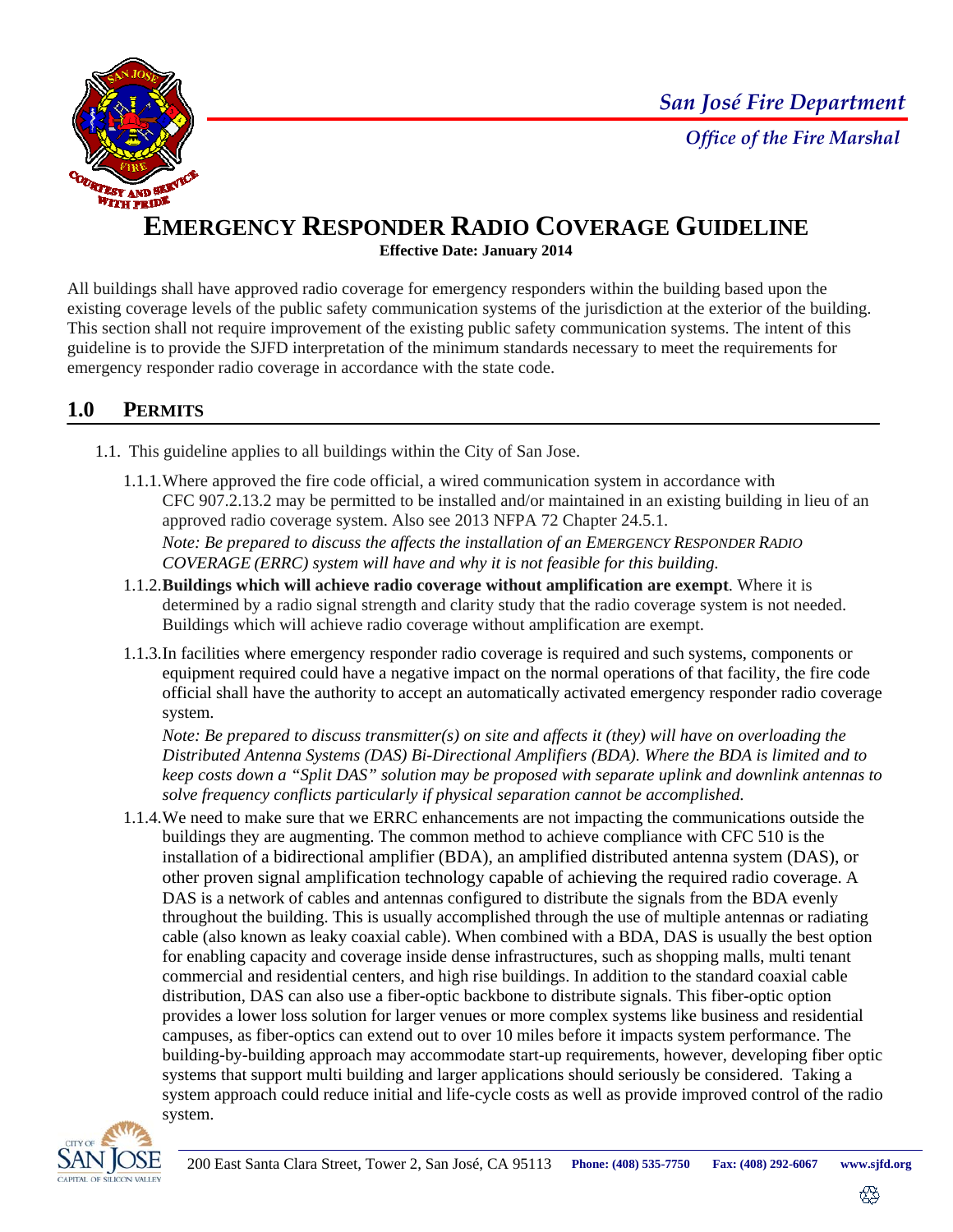- 1.2. A construction permit is required for installation of or modification to EMERGENCY RESPONDER RADIO COVERAGE (ERRC) systems and related equipment. To acquire an installation permit for ERRC systems, submit the following to the San Jose Fire Department's Bureau of Fire Prevention (BFP) located at 200 E. Santa Clara St., Development Services, San Jose, California:
	- 1.2.1.A completed Fire Protection and Special Systems Installation Permit provide all required information and make sure the permit card (manila card) is legible.
	- 1.2.2.A copy of the San Jose Fire Department Plan Check Comments this may be obtained from the architect or general contractor.
	- 1.2.3.A copy of any approved "variance" or "alternate methods" that is relevant to the ERRC system check with the architect or general contractor if a "variance" or "alternate methods" was submitted to and approved by the City of San Jose.
	- 1.2.4.A minimum of three sets of shop quality plans and one submittal packet for the proposed ERRC system one set of plans shall be retained by the BFP.
- 1.3. Permits are required for any of the following work:
	- 1.3.1.Installation of a new ERRC system
	- 1.3.2.Any alteration to an existing ERRC system
	- 1.3.3.Addition to an existing ERRC system.
	- 1.3.4.Demolition of a part or of a whole ERRC system.
	- 1.3.5.Maintenance performed in accordance with this code is not considered a modification and does not require a permit.
- 1.4. Initial Permit fees based on 2 hours of plan review and inspection time plus the record retention fee will be collected when plans are approved. Fees for ERRC review and inspection are charged as additional Fire Architectural fees and charged in hours as needed to complete the process.
- 1.5. The permit applicant shall be the installing contractor. See CFC 510.5.2 and item 4.10 herein for ERRC personnel qualifications.
- 1.6. All installing contractors shall have a California Electrical (C-10 or C-7) Contractor's License; a valid worker's compensation certificate; and a San Jose business license. When the design and plans are produced by a party other than the licensed contractor, the plans shall be stamped by a Professional Engineer.
- 1.7. Installation, alteration, or demolition of a system shall not commence prior to the approval of plans and the issuance of a permit.
- 1.8. The entire permit card and a San Jose Fire Department approved set of plans shall be kept at the project site until final approval of the permit, after which they shall remain in the possession of the owner.
- 1.9. Equipment shall have FCC certification prior to installation.
- 1.10. **Operating Permit** An emergency responder radio coverage operating permit is required. A temporary emergency responder radio coverage operating permit will be issued by the SJFD inspector at the project final. The owner/tenant shall contact Bureau of Fire Prevention at (408) 535-7687, as soon as possible after the project final, for obtaining the yearly operating permit.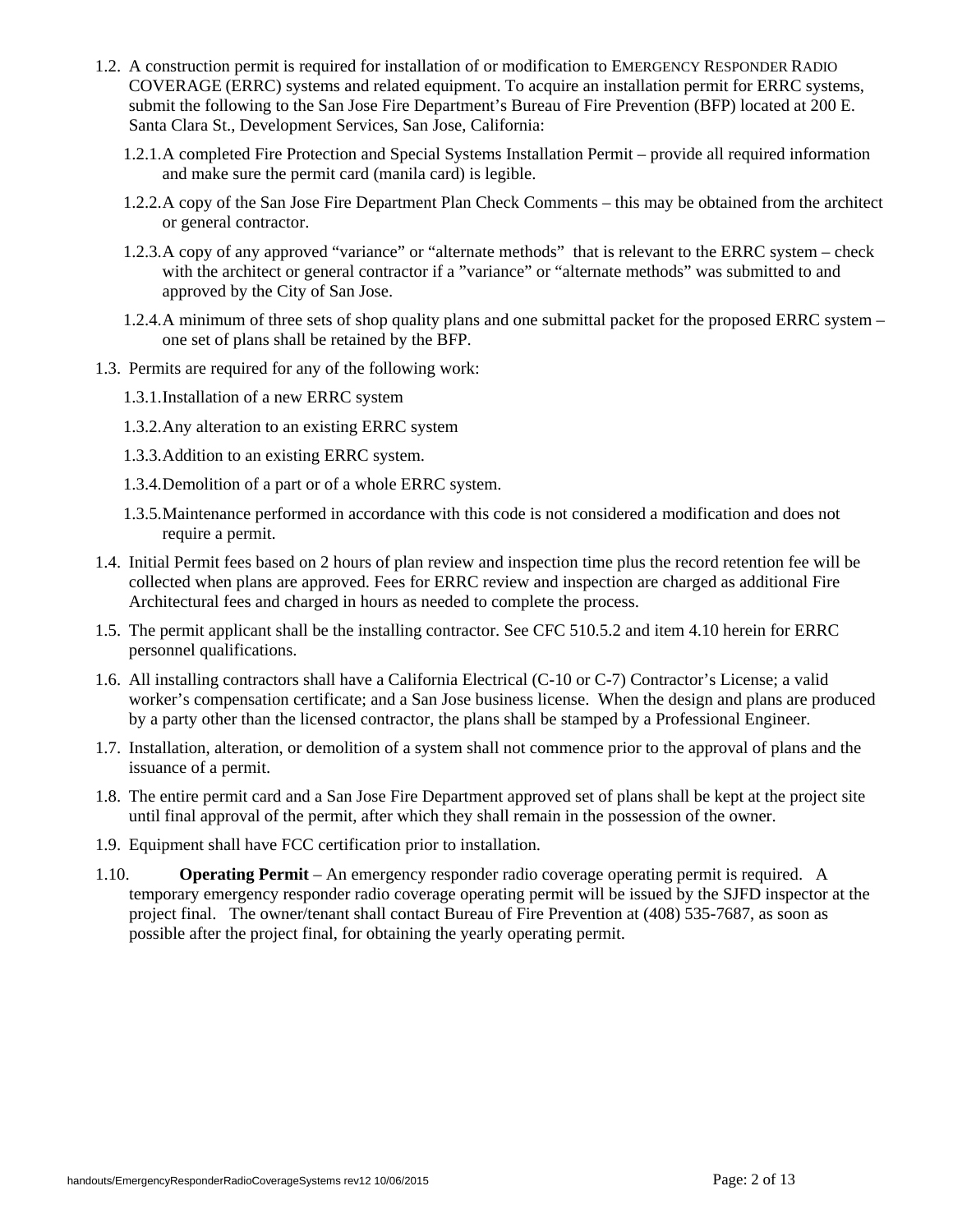## **2.0 PLANS**

- 2.1 General Requirements for All ERRC Projects.
	- 2.1.1 Plans and attachments shall be clearly labeled and legible.
	- 2.1.2 Plans and all revisions to the plans shall be dated. If utilizing an existing drawing or portion of a drawing, the area of work shall be highlighted and clouded with an appropriate symbol (delta). Provide a revision list with a symbol, date, description, and initials.
	- 2.1.3 When making alterations, additions, or deletions to an existing system, all existing devices and equipment shall be shown and properly identified on the floor plan and system riser (single-line) diagram.
	- 2.1.4 Plans shall include a title sheet, an equipment list, a written standard operating procedure, a floor plan, a system riser diagram, and secondary power calculations (see paragraphs 2.2 through 2.9).
	- 2.1.5 Attachments shall include the manufacturer's specification sheets for all equipment and devices such as; cables, amplifiers, ups, batteries and antenna; indicating the FCC certification. See paragraph 2.9. **Note: Failure to provide any of the information required in sections 2.1 through 2.9 will result in the plans being disapproved.**

#### 2.2. Title Sheet

2.2.1.The front sheet shall contain the following information:

- 2.2.1.1. Project name and address of the project.
- 2.2.1.2. The designer's full name (no initials, pseudonyms, acronyms, or aliases) FCC License number and signature. The designer of record shall be responsible for the entire system being worked on.
- 2.2.1.3. Business name, address, and California Contractor's License number and FCC issued License of the installing contractor**.** If the designer of the ERRC system is not the installing contractor, the following shall be clearly indicated/printed on the plans:
	- 2.2.1.3.1. **DESIGNED BY** followed by the designer's business name, address, designer of record's full name and signature. (see CFC 510.5.2 and item 4.10 herein for qualifications)
	- 2.2.1.3.2. **INSTALLING CONTRACTOR** followed by the installing contractor's business name, address and California Contractor's License number. (see CFC 510.5.2 and item 4.10 herein for qualifications)
- 2.2.1.4. Type of supervising station service as per NFPA 72 (See SJFD Handout for Fire Alarm Systems).
- 2.2.1.5. Occupancy group(s) of building or area as defined by the California Building Code.
- 2.2.1.6. Number of basements, number of stories above basement, building height, total building area, and building construction type.
- 2.2.1.7. Scope of work. If the scope of work is the demolition of an existing ERRC system, justification for removal shall be provided. See 1.1.2 herein.
- 2.2.1.8. Description of transmission zone assignments.
- 2.2.1.9. A note stating that the design and installation complies with NFPA 72 (2013 edition), the California Electrical Code (2013 edition), the California Fire Code (2013 edition), the California Building Code (2013 edition), and the San Jose Fire Department ordinances, policies, and standards.
- 2.2.1.10. A clear site map and/or vicinity map.
- 2.2.1.11. All other pertinent notes.
- 2.2.2.A key plan of the building and/or complex indicating the street location and the area of work within the building shall be provided.
- 2.2.3.State the required performance objective of the ERRC per CFC 510.4 and NFPA 72 24.5.2. Should the codes conflict, the most stringent shall prevail.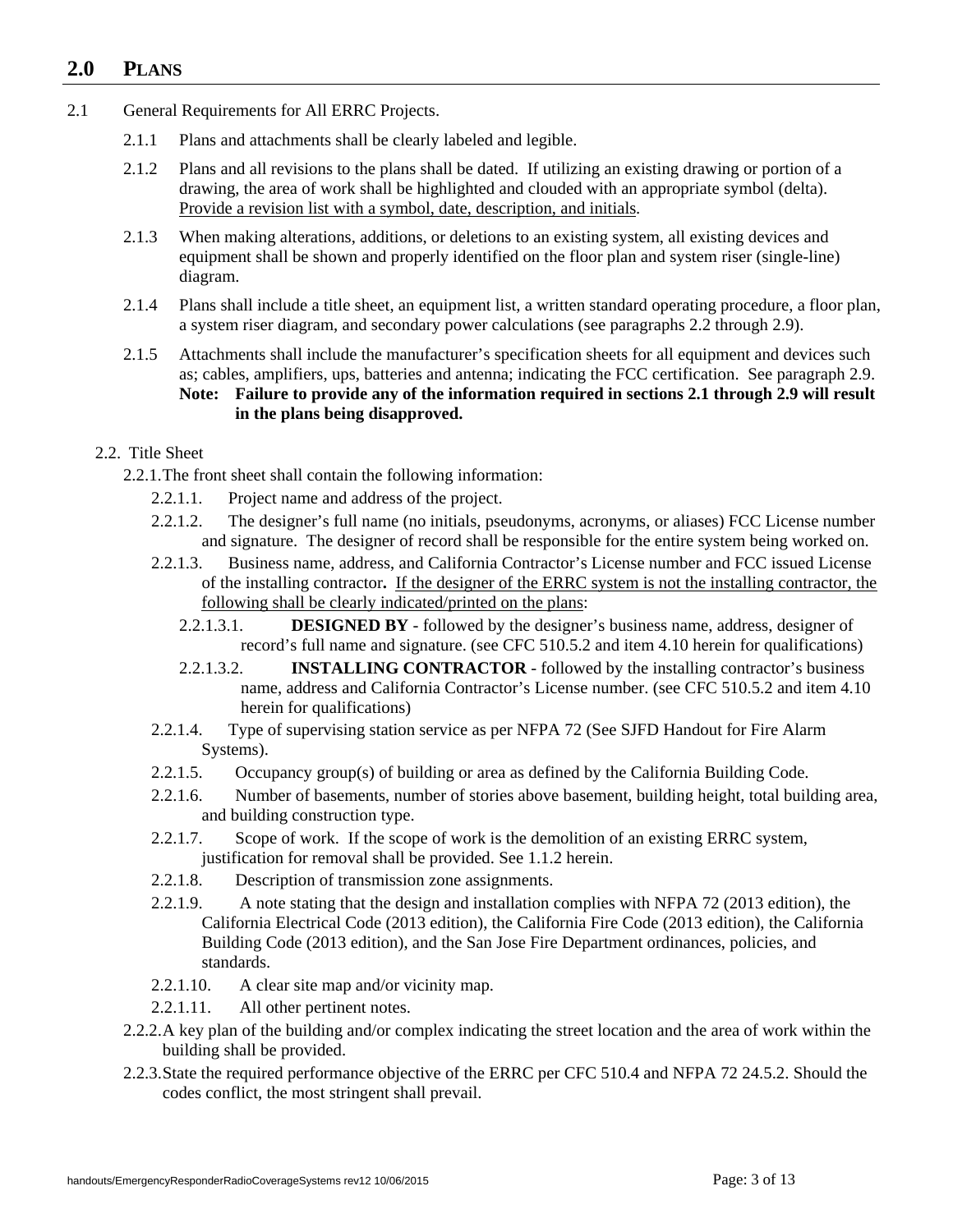## 2.3 Equipment List

- 2.3.1 Provide the model number, manufacturer's name, description, quantity, and symbols to be used (legend) for each device, equipment, and conductors proposed to be installed *(Note: The Fire Department reserves the right to disallow any listed product due to past performance).*
- 2.3.2 The symbols used on the plans shall match the legend. Strike out any "typical" symbols that do not pertain.
- 2.4 Floor Plan the following shall be clearly indicated:
	- 2.4.1 Scale used and a graphical representation of the scale. The minimum scale for ERRC plans is  $1/8$ " = 1'-0". Metric scale shall not be accepted.
	- 2.4.2 Room and Room Names.
	- 2.4.3 The locations of partitions, non-rated walls, and rated walls.
	- 2.4.4 The location of all Emergency Responder equipment.
	- 2.4.5 Power and Panel locations.
	- 2.4.6 Raceway routing.
	- 2.4.7 Conduit and conductor size.
	- 2.4.8 Roof plan showing location(s) of antennae.
	- 2.4.9 Location(s) of In Building Antennae.
	- 2.4.10 Band width.
- 2.5 Riser Diagram provide the following:
	- 2.5.1 Single-line wiring diagram (riser diagram) that shows the interconnection of equipment of the whole system.
	- 2.5.2 Type and size of wire or conductor to be used.
	- 2.5.3 Schematic drawing of electrical system and backup power.
- 2.6 Detail Diagram Show Supervisory points from repeater.
- 2.7 Calculations
	- 2.7.1 Secondary power calculation See 3.20 herein.
- 2.8 Signal propagation Map Provide a color map indicating the signal strengths as designed and then as installed by As-Built.
- 2.9 Attachments
	- 2.9.1 Manufacturer's specification sheets for all devices, equipment, and materials to be used shall be submitted, including the cables, amplifiers, ups, batteries, antenna and transponder to the supervising station. Highlight on the cut sheet which device or equipment is being used, the listing information, and the application per listing.

## **3.0 DESIGN AND INSTALLATION**

- 3.1. ERRC systems shall be designed and installed in accordance with NFPA 72 (2013 edition), the California Electrical Code (2013 edition), the California Fire Code (2013 edition), the California Building Code (2013 edition), and the San Jose Fire Department ordinances, policies, and standards.
- 3.2. Design the ERRC to provide signal amplification on every floor of the building. During installation, install infrastructure (equipment space, electrical power and cable pathways) throughout the building. However, install amplification only on floors that fail to pass the Contractor's pre-installation and acceptance tests.
- 3.3. Components used in the installation of the ERRC system, such as repeaters, transmitters, receivers, signal boosters, cabling, and fiber-distributed antenna systems, shall be tested for compatibility with the public safety radio system.
- 3.4. ERRC shall permit the simultaneous use and interoperability of analog and digital modulation radios.
- 3.5. ERRC shall be neutral host and nonproprietary.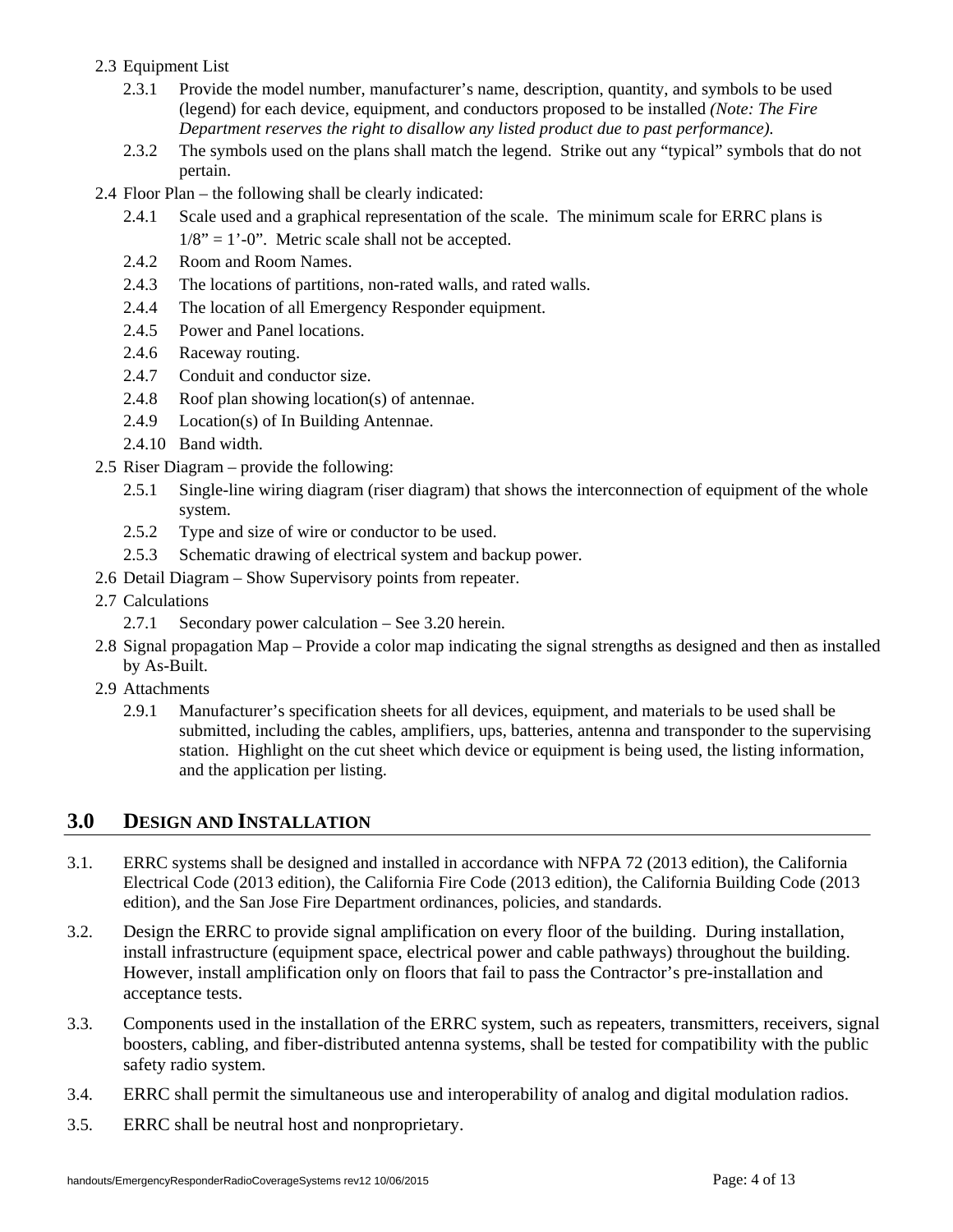- 3.6. ERRC shall not infringe on or be overrun by adjacent building communication systems or cellular telephone service provider systems.
- 3.7. Permanent external filters and attachments shall not be permitted.
- 3.8. Describe if a Class A (A is channelized) 24 channels; or Class B (requires special registration with FCC and notice to the City of San Jose radio shop) is being proposed.
- 3.9. **Maximum power output**: The maximum power allowed by FCC to be generated is 4W Effective Isotropic Radiated Power (EIRP) when sending towards the Donor Site and ¼W from an Indoor Antenna. You can obtain the EIRP by simply adding the transmit output power, in dBm, to the antenna gain in dBi (if there is loss in the cable feeding the antenna you may subtract that loss). The minimum power required to carry out the desired communication shall not be exceeded. The responsibility for staying within these power limits falls on the professional installer.
- 3.10. Documentation required is presented in 2013 NFPA 72 Chapter 7.
- 3.11. Prior to installation, the developer shall meet with the Fire Department to ensure that the required radio study is prepared to assess existing and proposed signal strength and clarity. The radio study shall provide specific recommendations to the developer to achieve compliance. The radio study shall be submitted along with the applicant's formal application for permit. This document shall contain, but not be limited to, the various frequencies required, the location of radio sites, the effective radiated power of radio sites and other supporting technical information.
- 3.12. **Retroactivity:** Unlike most installation standards, ERRC is intended to be enforced retroactively on existing buildings (see CFC 510.2 and 1103.2).
- 3.13. **Emergency Communications Systems**: 2013NFPA 72 Chapter 24 "Emergency Communication Systems" regulates the installation and use of ERRC. The CFC and CBC primarily in section 907 determines when these systems are required in a building. NFPA 72 tells you how the system should be installed when required by the fire and building codes.
- 3.14. Emergency responders include but are not limited to the following:
	- 3.14.1. City of San Jose Fire and Police Departments
	- 3.14.2. Santa Clara County Sheriff and California State Police Departments
	- 3.14.3. Ambulance
- 3.15. **Frequencies**: For current published frequencies refer to [http://www.radioreference.com/apps/db/?inputs=1&ctid=225.](http://www.radioreference.com/apps/db/?inputs=1&ctid=225) Frequencies will be determined by the geographic location of the facility requiring in-building coverage.
- 3.16. **SJFD Technical criteria.** SJ Fire is VHF Hi-band (136 178 MHz). Our City frequencies are currently divided by Hwy 280. North uses Command 12 and South uses Command 13 with Dispatch 1 used throughout. We are currently Narrow band and we use Tactical simplex channels as well. For our primary frequencies see the chart herein. *Note: Also to be validated are the Police, Sheriff, and other Emergency Service.*

## 3.17. **Location:**

- 3.17.1. ERRC headend including all common equipment shall be located in a room on the main floor or one floor below grade. Locate the headend equipment in the telecommunications Building Entrance (BE) room whenever possible. A sign or map identifying location of room and master power switch shall be provided as needed to assure the location is readily identifiable to emergency responders.
- 3.17.2. Locate the EERC node equipment in Telecommunications Rooms (TRs).
- 3.17.3. Provide the ERRC headend room and the TRs containing ERRC equipment with continuous air conditioning to alleviate heat build-up within the rooms. Connect the air conditioning system to normal building power circuits. The ERRC equipment can operate at an elevated temperature during a power outage.
- 3.17.4. Rooms housing ERRC equipment to be separated from the remainder of the building by 2 hour rated fire barriers.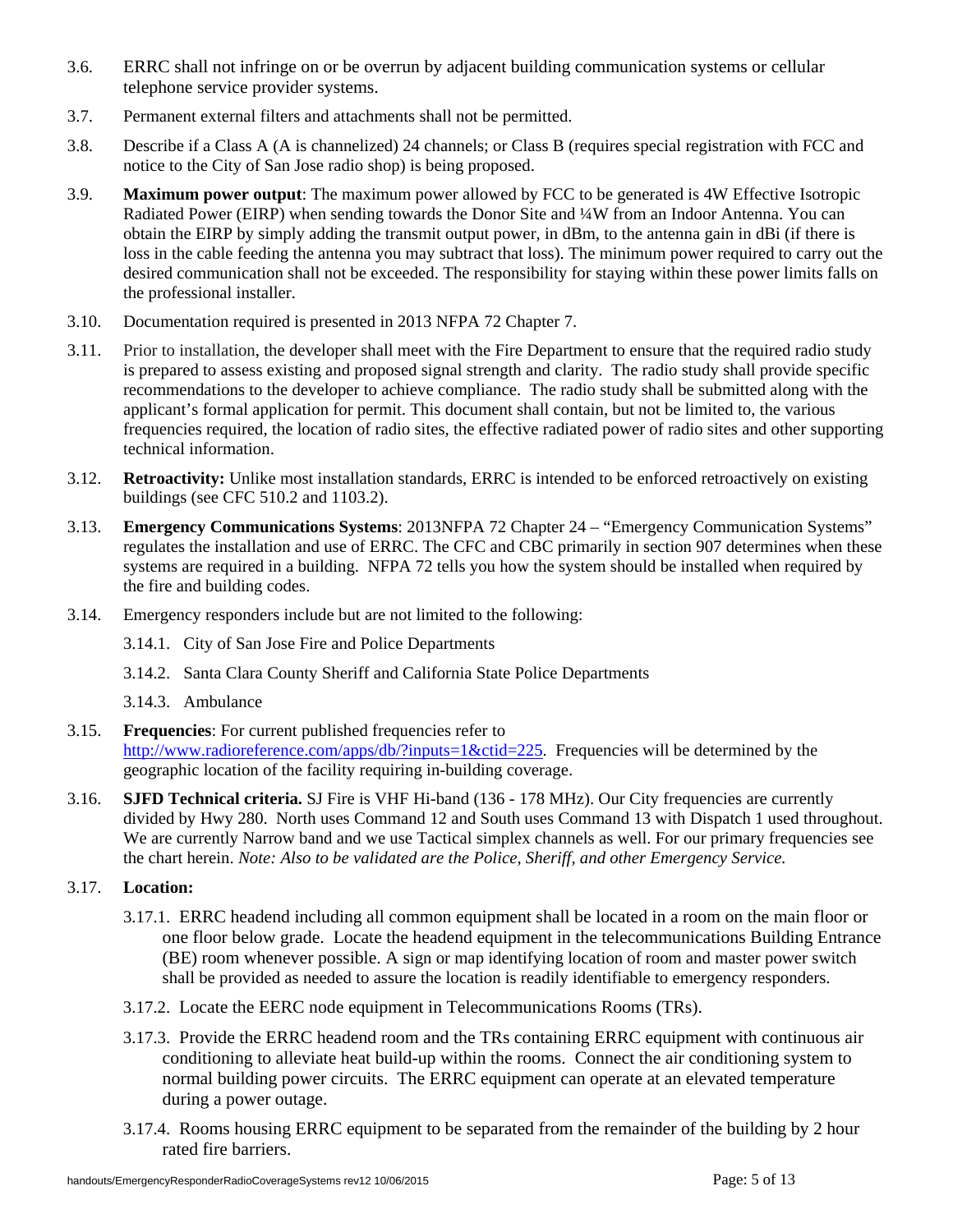- 3.17.5. Provide pathway (circuit) survivability in accordance with NFPA 72.
- 3.17.6. Location of the main RF and donor site (site closest to the jobsite) and their power The Lat/Long coordinates will be provided to the contractor developing the DAS system and will vary by location. At no time will the contractor be allowed access to City radio sites.
- 3.18. **Additional frequencies.** Provide ERRC expandability to permit future additions and changes to the emergency responder radio frequencies
	- 3.18.1. SJFD is part of the Silicon Valley Regional Communications System (SVRCS). A 700MHz system is in process of being deployed and this will also be a requirement for the building owner. For planning purposes, factor the data from the 800MHz tests to model the indoor 700MHz requirements. The building owner shall modify or expand the emergency responder radio coverage system at his or her expense in the event frequency changes are required by the FCC or additional frequencies are made available by the FCC. Prior approval of a public safety radio coverage system on previous frequencies does not exempt this section.
	- 3.18.2. ERRC shall comply with the requirements of and obtain licensee consent from the FCC as required.
	- 3.18.3. Do not combine the ERRC with other radio systems such as:
		- 3.18.3.1. Cellular telephone signal enhancement.
		- 3.18.3.2. Wi-Fi systems.
		- 3.18.3.3. Pager systems.
		- 3.18.3.4. Medical telemetry systems
- 3.19. All signal booster components shall be contained in National Electrical Manufacturer's Association (NEMA) 4-type waterproof cabinet(s) or other *approved* enclosure(s).
- 3.20. **Secondary power supply** Emergency responder radio coverage systems shall be provided with an approved secondary source of power per CFC 510. 4.2.3.
	- 3.20.1. When primary power is lost, the power supply to the emergency responder radio coverage system shall automatically transfer to the secondary power supply. In accordance with SJFD requirements for alarm systems, provide standby batteries or other approved secondary power source sufficient to supply 60 hours of Standby if the Fire Alarm System does NOT have a UL certificate or 24 hours of Standby if the Fire Alarm System has a UL certificate (same as designed for the building fire alarm system; they must match). The design capacity shall be based on standby plus 100% load (means of two-way conversation) for 24 hours. CFC is more stringent than the 12 hours per 2013 NFPA 72, section 24.5.2.5.5.2 and the most stringent shall apply.
	- 3.20.2. Connect the UPS (2-hour capacity on full operational load) to a generator-backed emergency power circuit if available.
	- 3.20.3. As a Minimum:
		- 3.20.3.1. UPS shall be enclosed in a NEMA Type 4 waterproof enclosure.

*Exception: Listed systems that are contained in integrated battery cabinets*.

- 3.20.3.2. UPS batteries shall be of the sealed maintenance-free type.
- 3.20.3.3. Provide battery ventilation in accordance with code.
- 3.21. **Emergency Power Off (EPO)** A disconnect relay connection that will disengage the Power shall be provided and be the only method of turning off a UPS system. DC Systems shall have a Battery Disconnect Switch. To turn the entire ERRC off, two actions must be completed. 1) Turn off the secondary power supply using the EPO switch and 2) Turn off the circuit breaker to cut the normal AC. The switch(es) shall be readily identifiable.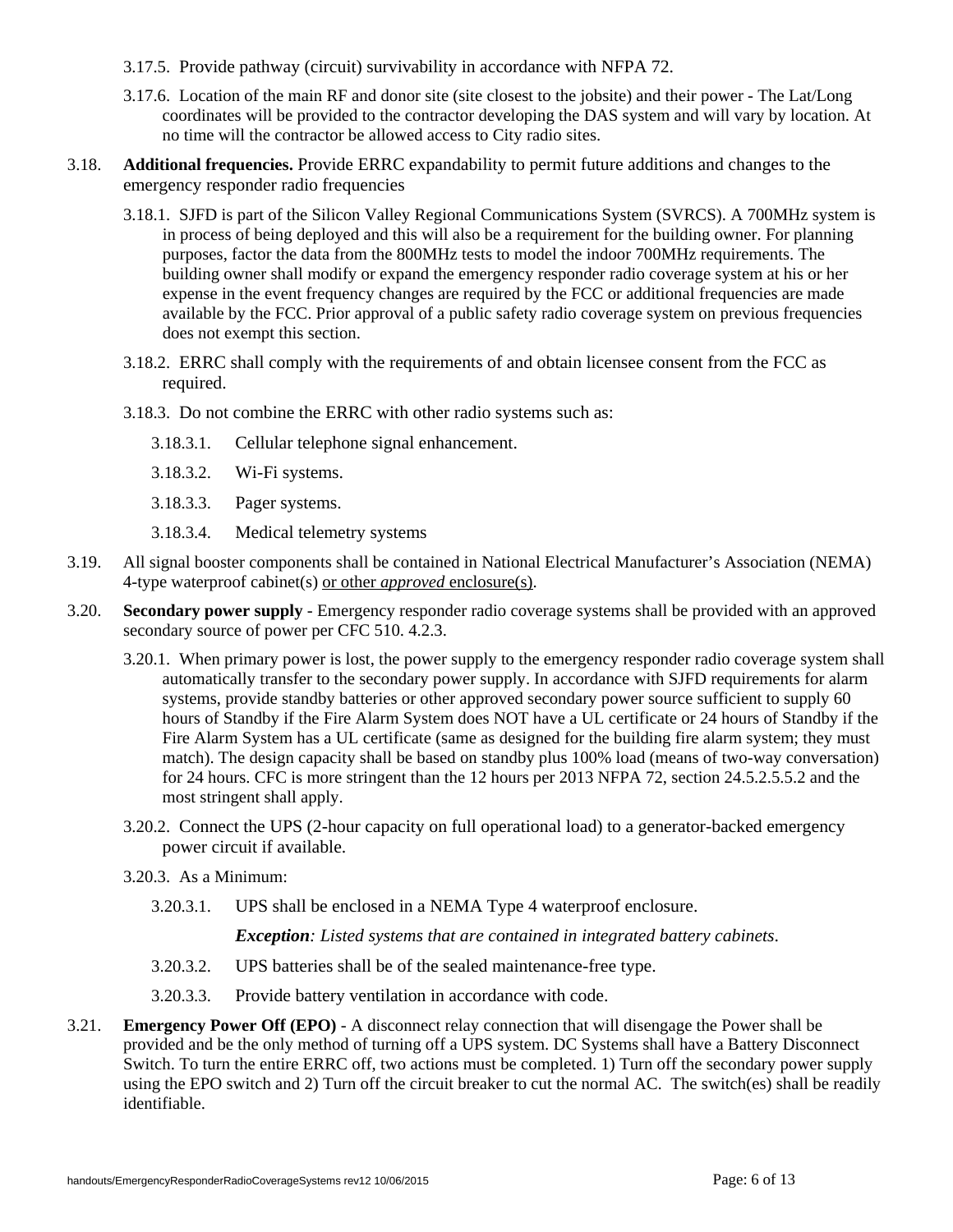- 3.22. **Supervision**  See 2013 NFPA section 24.5.2.6 for monitoring requirements of ERRC Systems. As a Minimum, Provide supervision of the ERRC antennas, signal boosters, power supplies and UPS.
	- 3.22.1. Provide supervisory and trouble signals indicating impairment. Connect the supervisory and trouble alarm contacts to the building fire alarm system.
		- 3.22.1.1. As a Minimum, the following conditions shall be monitored through the Fire Alarm Panel:

- 3.22.1.1.2. Signal Booster Failure
- 3.22.1.1.3. Low Battery Capacity, sending a supervisory signal at 70% of battery capacity.
- 3.22.1.1.4. Loss of normal AC power.
- 3.22.1.1.5. Failure of battery charger.
- 3.22.2. Program the fire alarm system to relay ERRC supervisory and trouble signals to the appropriate supervising station. Instruct supervising station personnel to notify the San Jose Fire and Police Departments of the impairment.
- 3.23. **Dedicated Panel -** See 2013 NFPA 72, section 24.5.2.6.2 for monitoring requirements of ERRC Systems.
- 3.24. **Antennas** If outdoor antennas are required, obtain City of San Jose Planning Department approval of antenna locations. Provide access for maintenance and code-required fall protection.

#### 3.25. **Wiring**.

- 3.25.1. The wiring shall be in as required by 2013 NFPA 72 section 24.3.6 and 27.7.
- 3.25.2. Identify all required outside plant fiber optic cables required to connect ERRC to remote antennas, other services and other buildings.
- 3.25.3. The conduit is not required to be dedicated to radio system cable. Radio system cable may be comingled in the conduit with fiber-optic and other cable that will not impede signal transmission and complies with the California Electrical Code.
- 3.25.4. Cable shall be in metal conduit, be metal clad or in metal sheathing. 2" minimum for vertical.
- 3.26. **Signage**. Signage shall be provided in accordance with CFC 509 as directed by the inspector. A sign shall be located above or near the building Key Box stating "This building is equipped with an Emergency Responder Radio Coverage System".

## **4.0 TESTING**

- 4.1 Inspection is required to demonstrate compliance to the provisions of CFC Section 510. The Owner or an authorized agent of the owner is responsible to obtain and fund special inspections services by contract with a Contractor approved by the AHJ. The Owner is responsible to provide acceptable radio coverage within the facility, access to documentation and to request inspection after a system is first installed, annually and when modifications are made to the facility. Inspection requests will identify the Testing Service who will propose a schedule and provide supporting records. The Contractor will provide as-built documentation, commissioning test data and observations of the physical installation and performance of the signal booster system as verification of proper system operation prior to placing the system on-the-air and to document indoor radio coverage of the system.
- 4.2 **Field testing.** Radio protocols will need to be coordinated with PD/Fire dispatch operations. As they will be testing on the City's main dispatch channels, use clear regular voice communications and avoid any code or call signs.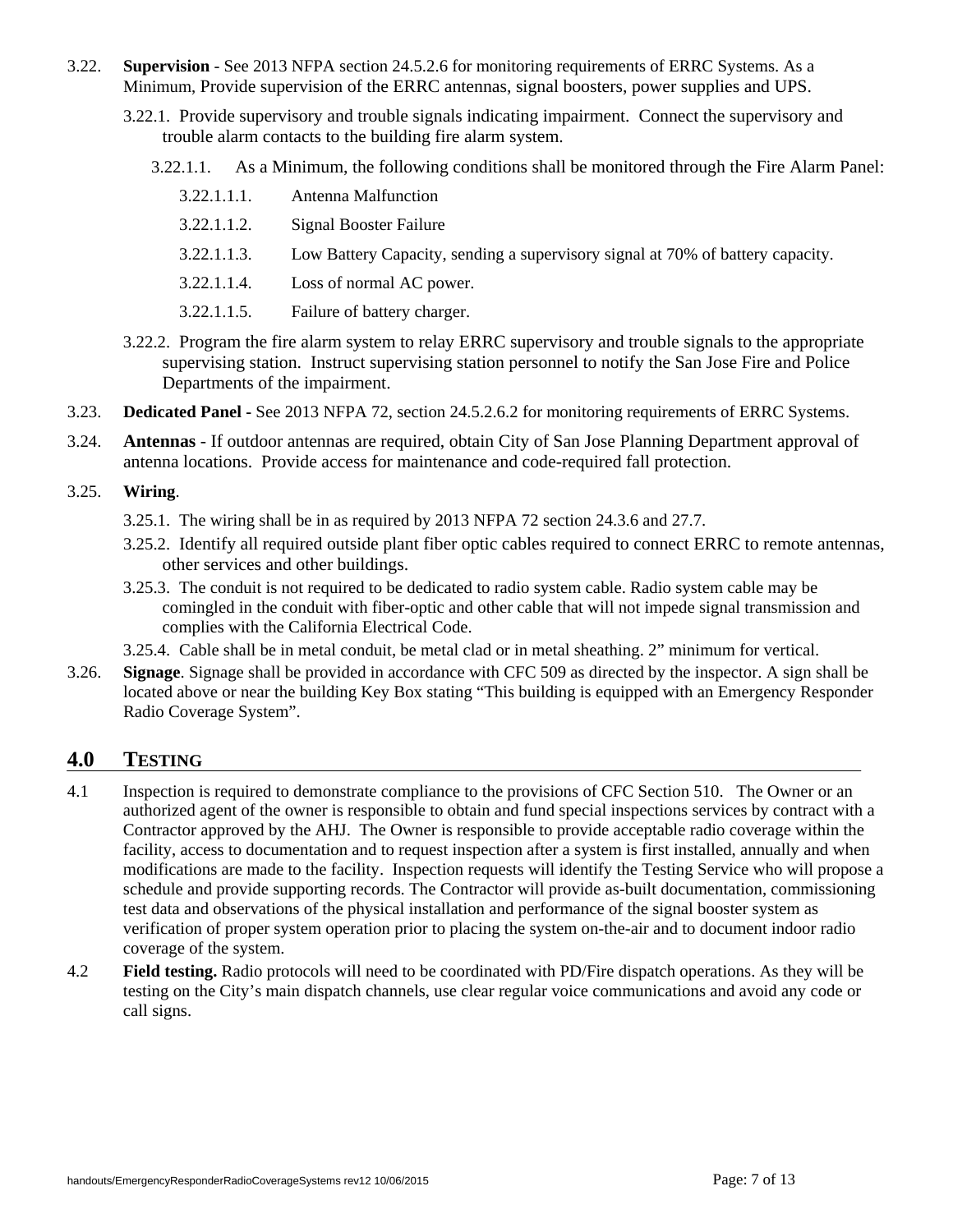- 4.3 SJFD Departmental interaction procedure for testing:
	- 4.3.1 Contact **Fire Communications Administration at 408-794-1280 to schedule any testing on active Fire Department frequencies. A minimum of 2 full business days lead time is required.**
	- 4.3.2 Other pertinent Contact Numbers**:**

| Fire Control Room Supervisor                                 | 408-277-8952 |
|--------------------------------------------------------------|--------------|
| Fire Communications Administration                           | 408-794-1280 |
| PD Non-Emergency                                             | 408-277-8900 |
| <b>SJPD</b> Dispatch Supervisor                              | 408-537-1751 |
| SJ Radio SHOP                                                | 408-794-1260 |
| SJ Radio Communications Manager                              | 408-794-1262 |
| Bruce H. Lee, County EMS Administrator                       | 408-885-4250 |
| http://www.emsa.ca.gov/                                      |              |
| Klaus Topbjerg County of Santa Clara Communications Engineer | 408-977-3215 |
| Santa Clara County Sheriff                                   | 408-299-2101 |
| Santa Clara County Emergency Manager's Association (SCCEMA)  | 408-794-7055 |
| http://www.sccema.com/                                       |              |

- 4.4 Typically SJFD allows testing on its frequencies only during our slack time between 0500-0700 hours. Authorized contractors can do testing as our activity level permits. The contractors must understand that they need to monitor what is going on, and hold their traffic (especially on SJFIRE) if we start getting busy.
- 4.5 Contractors will call us at 408-277-8952 prior to starting their testing to ensure that they are OK to proceed and have agreed to finish by time (usually 0700 hours). They will provide their contact information, and we can call them to postpone their testing if needed.
- 4.6 Two-way radios for testing shall be provided by the installation contractor and the technician shall be trained in the proper use of emergency radios.
- 4.7 SJFD Frequencies may not be used for anything other than short test counts. Conversation between employees at the site shall not take place on SJFD frequencies
- 4.8 **Acceptance testing.** Upon completion of installation, the building owner shall have the radio system tested to ensure that ERRC on each floor of the building is Functional.
	- 4.8.1 **Amplifiers shall not be placed on air before they are verified**.
	- 4.8.2 The two primary considerations for the Acceptance Tests are:
		- 4.8.2.1 Equipment Validation (Again before it is placed on the air) &
		- 4.8.2.2 Coverage Validation (to document the improved coverage)
	- 4.8.3 Any transmitter test shall document that the transmitter is set to the minimum power required to carry out the desired.
	- 4.8.4 Document that the measured peak output power (EIRP) complies with the de facto EIRP limit (+36 dBm – 4W unless otherwise noted) for all proposed antennas.
		- 4.8.4.1 Note that the output power limit was reduced in order to comply with the de facto EIRP limit if required.
	- 4.8.5 Radio Shop Uplink level verification.
		- 4.8.5.1 With the donor EIRP known, document an accurate measurement of the downlink to identify the signal loss between the two locations. Given that the uplink path will have the same signal loss, therefore, if the uplink output power is measured the signal level at the donor site can be accurately calculated and documented.
		- 4.8.5.2 If the minimum/maximum levels into the DAS are within the automatic gain control (AGC) range of the amplifier, the output levels from the amplifier (uplink) will be relatively constant from anywhere in the building. If the minimum/maximum range is greater than what the amplifier will handle, the lowest level needs to be used in the link calculation to determine the uplink gain of the amplifier and documented.
	- 4.8.6 Maximum Output Power Testing (Uplink):
		- 4.8.6.1 Class A Amplifier: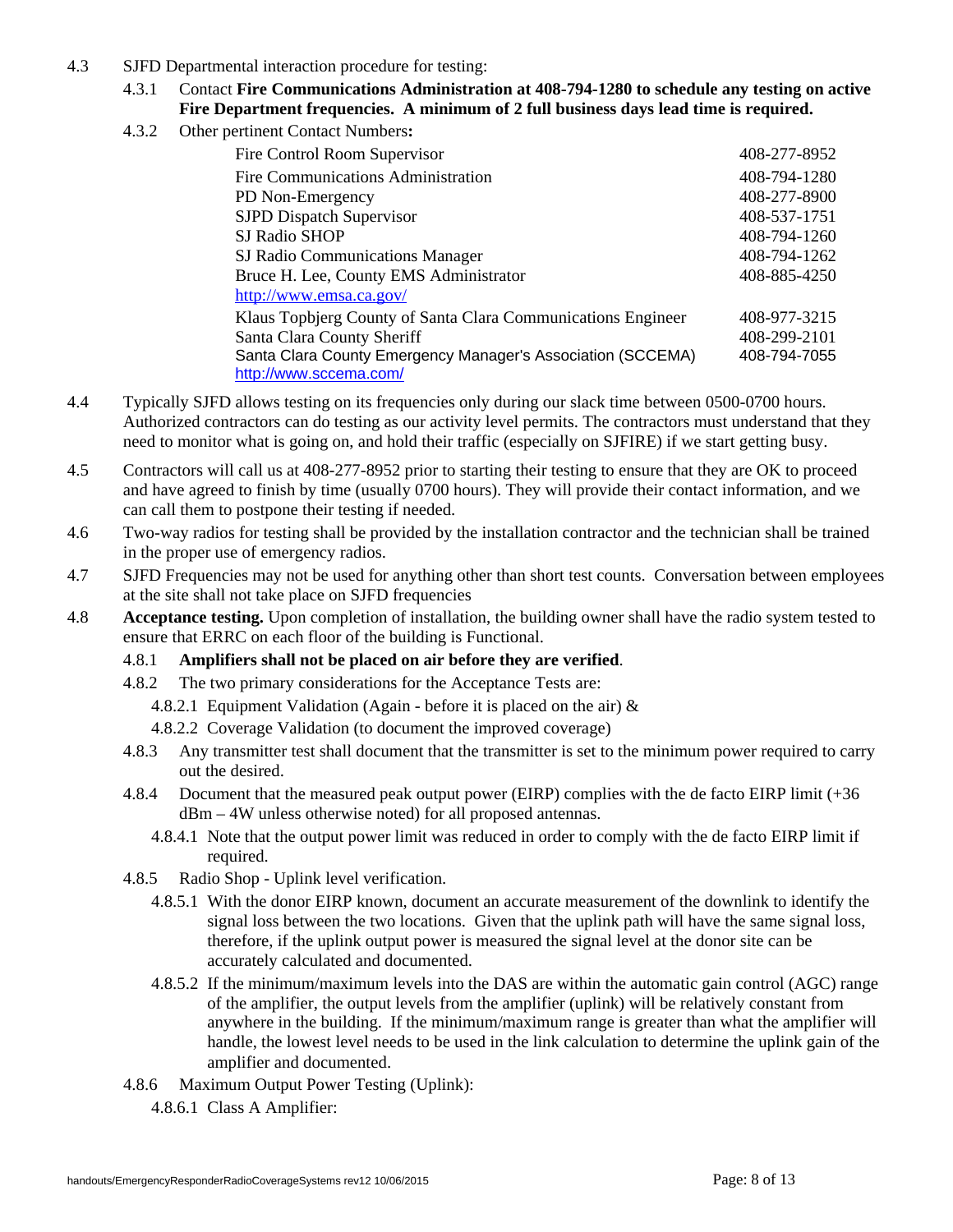- 4.8.6.1.1 Perform and document two measurements: a) Determine the maximum level into the amplifier by transmitting from a portable radio directly below a DAS antenna. b) Determine the minimum input into the amplifier by transmitting from the furthest point into a DAS antenna. This establishes the range of inputs. The range should not exceed the AGC range of the amplifier or the output level will be affected.
- 4.8.6.1.2 Perform and document a link calculation for the radio path between the building and the Donor Site.
- 4.8.6.1.3 Adjust the gain of the amplifier to ensure the uplink signal level received at the radio site is above -95dBm
- 4.8.6.2 Class B Amplifier
	- 4.8.6.2.1 Document all transmissions within the pass band of the filter. Calculate the composite power output based on full channel loading, including unwanted signals.
	- 4.8.6.2.2 Minimum/Maximum readings:
		- 4.8.6.2.2.1 Document the maximum level into the amplifier by transmitting from a portable radio directly below a DAS antenna.
		- 4.8.6.2.2.2 Document the minimum input into the amplifier by transmitting from the furthest point into a DAS antenna. This establishes the range of inputs. The range should not exceed the AGC range of the amplifier or the output level will be affected.
	- 4.8.6.2.3 Record the measured noise floor out of the amplifier.
	- 4.8.6.2.4 Provide a link calculation for the radio path between the building and the Donor Site.
	- 4.8.6.2.5 Document that the gain of the amplifier is adjusted to ensure the uplink signal level at the radio site is above -95dBm and the amplified noise received at the radio site is below -130dBm.
- 4.8.7 **Dummy Load:** When conducting a test, or loading up procedure, a dummy load on the "Donor" antenna connection of the amplifier shall be used or the array shall be disconnected from the donor antenna until the Equipment/System operation has been demonstrated to the Inspector. A dummy load is a large resistor capable of dissipating the radio energy from your transmitter as heat into the air. This capability is necessary during the testing and repair of radio gear. When repairing the transmitter of a radio is often required to transmit for a short time in order to diagnose the problem. But instead of transmitting an unnecessary test signal live on the air, technicians connect a dummy load to the antenna jack. This allows them to transmit a test radio signal that is absorbed in the dummy load. This forces the amplifier to be off the air until power levels, gain and antenna isolation are checked. The installer can perform all of his checks and adjustments by using a signal generator and keeping all transmissions inside the building.
- 4.8.8 After completion of Signal Level Measurements and evaluation of Audio Quality, SJFD will be asked by the contractor to schedule a Fire Crew to survey the building and verify Fire Command and Dispatch radio operation. Failure of the operational check will require that the Owner correct deficiencies and re-schedule Acceptance Testing.
- 4.9 **Annual testing and proof of compliance.** The emergency responder radio coverage system shall be inspected and tested by qualified personnel annually, or, whenever structural changes occur in or around the complex including additions or remodels that could materially change the original field performance tests. A final test report provided by the Owners Testing Agency shall be provided to SJFD.
	- 4.9.1 **Dummy Load:** When conducting a test, or loading up procedure, a dummy load on the "Donor" antenna connection of the amplifier shall be used or the array shall be disconnected from the donor antenna until the Equipment/System operation has been demonstrated to the Inspector. A dummy load is a large resistor capable of dissipating the radio energy from your transmitter as heat into the air. This capability is necessary during the testing and repair of radio gear. When repairing the transmitter of a radio is often required to transmit for a short time in order to diagnose the problem. But instead of transmitting an unnecessary test signal live on the air, technicians connect a dummy load to the antenna jack. This allows them to transmit a test radio signal that is absorbed in the dummy load. This forces the amplifier to be off the air until power levels, gain and antenna isolation are checked. The installer can perform all of his checks and adjustments by using a signal generator and keeping all transmissions inside the building.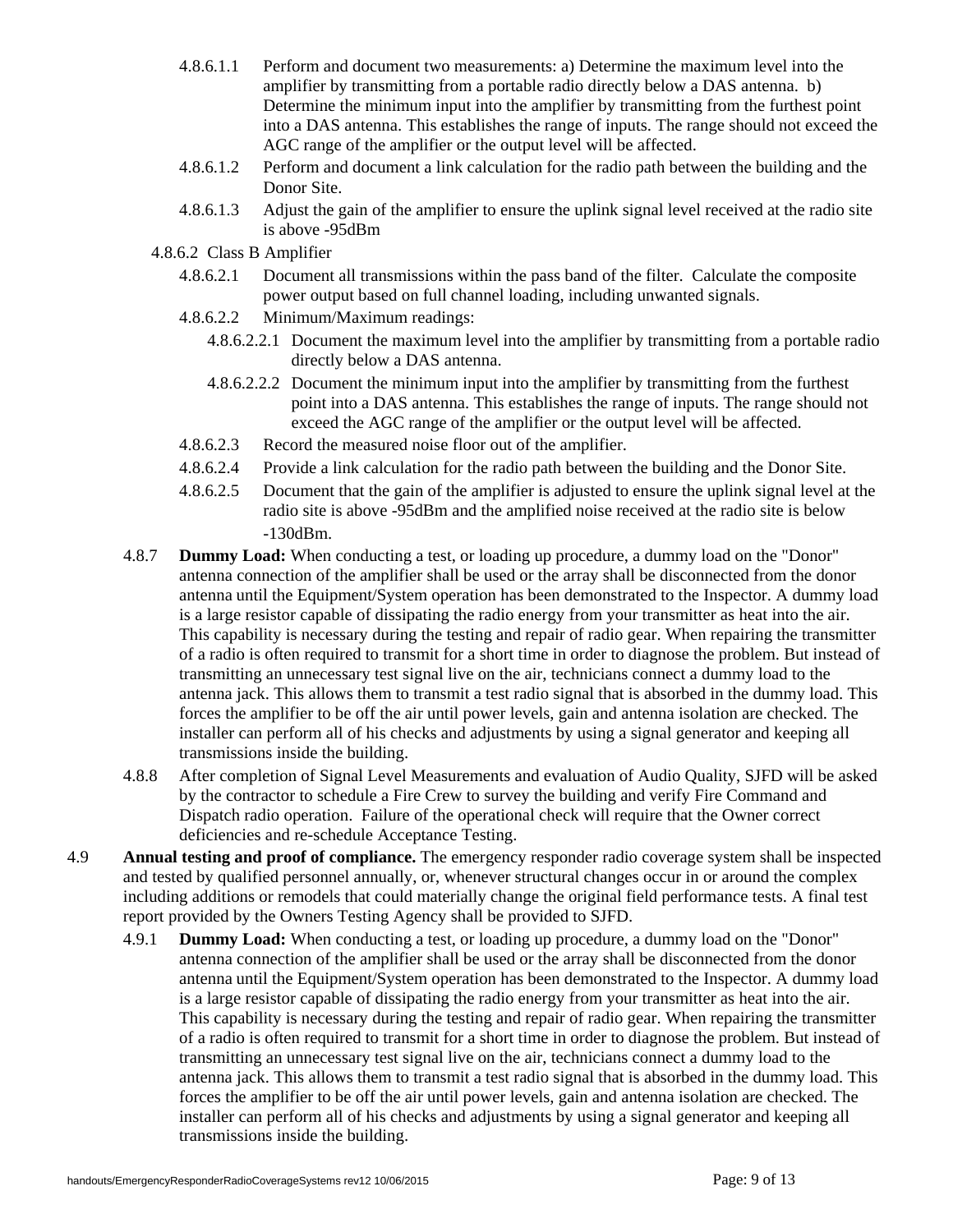- 4.9.2 San Jose Fire Department and other Agency personnel shall have the right to enter onto the property at any reasonable time to conduct field testing to verify the required level of radio coverage.
- 4.10 **Minimum qualifications of personnel**. Only certification of in-building training is considered demonstration of adequate skills and experience. The minimum qualifications of the system designer, lead installation personnel and personnel conducting radio system tests shall include possession of:
	- **4.10.1 A valid FCC-issued general radio operators license; and**
	- **4.10.2 Certification of in-building system training issued by** 
		- 4.10.2.1 **Association of Public Safety Communications Officials (APCO)**
		- 4.10.2.2 **National Association of Business Education Radio (NABER)**
		- 4.10.2.3 **Personal Communications Industry Association (PCIA) or**,
		- 4.10.2.4 **The manufacturer of the equipment being installed**.

Note: All design documents and all tests shall be recorded and the data signed by a person meeting the minimum qualifications required by CFC 510.5.2 and herein.

## **5.0 Inspections**

- 5.1 Field inspections shall be scheduled only after a permit has been issued.
- 5.2 Inspections shall be scheduled by the installing contractor only. When scheduling for inspection, request for sufficient time to complete a thorough inspection of the work performed. Travel time is included in your inspection time.
- 5.3 Inspections may be scheduled by calling (408) 535-3555. The following information is required: Permit Number. The amount of time required for inspection (including travel time) name, and number of contact person. An inspector will call to schedule the time and date of the inspection.
- 5.4 Missed inspections or inspections canceled within 48 hours shall be counted against inspection time. The installing contractor shall conduct a complete test of the system and shall complete all parts of the "Record of Completion" (Figure 10.18.2.1.1 of NFPA 72) **prior** to the San Jose Fire Department (SJFD) inspection date.
- 5.5 Necessary coordination shall be made such that representatives of other contractors whose equipment are involved in the testing are present.
- 5.6 There shall be sufficient personnel and equipment to demonstrate the installation.
- 5.7 The contractor shall schedule a SJ Station Fire Crew to survey the building and verify Fire Command and Dispatch radio operation through the Fire Prevention Bureau per 4.8.8 herein.
- 5.8 At the time of inspection, the contractor shall hand the following documentation (see 2013 NFPA 72 section 7.5) to the SJFD inspector upon his/her arrival, which includes:
	- 5.8.1 Approved and stamped plans and complete permit (white, pink, hard card).
	- 5.8.2 A copy of the completed "Emergency Communications Systems Supplementary Record of Completion".
		- 5.8.2.1 The Emergency Communications Systems Supplementary Record of Completion shall include the Names and contact information of personnel to be contacted at any time (24/7/365) if access to the equipment is needed.
	- 5.8.3 As-built plans if installation has deviations from the approved plan.
	- 5.8.4 All previous records of inspections.
- 5.9 After the successful completion of the tests/inspections, provide the following to the SJFD inspector:
	- 5.9.1 For central station service systems, a copy of the listing organization's certification that the installation complies with NFPA 72 or a copy of the placard from the listed central station certifying that the installation complies with NFPA 72. Permit shall not be "finaled" without this certificate or placard.
	- 5.9.2 The permit card (for inspector's signature).
	- 5.9.3 Documents specified in 2013 NFPA 72 sections 7.5.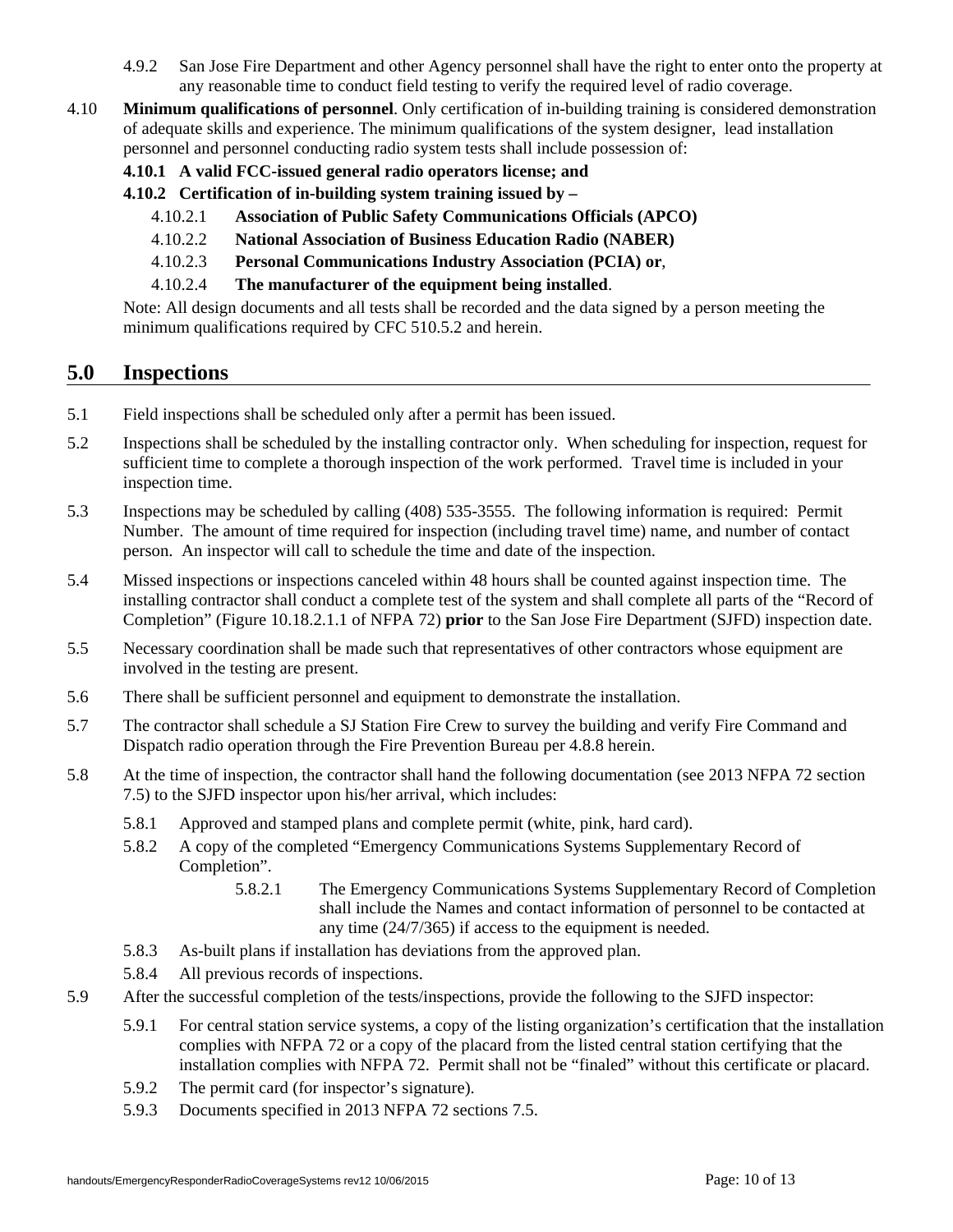- 5.10 After final completion and acceptance of the project, the contractor shall provide the following to the owner:
	- 5.10.1 Documents specified in 2013 NFPA 72 section 24.8.
	- 5.10.2 All literature and instructions provided by the manufacturers describing proper operation and maintenance of all devices and equipment,
	- 5.10.3 A copy of the approved plan and as-built plan, if applicable,
	- 5.10.4 A copy of the Certificate of Completion, and
	- 5.10.5 The signed and finaled permit card.
- 5.11 Code requires one set of ERRC technical information and documentation to be filed in the Fire Command Center (if one exists) or in the ERRC headend room. After final completion and acceptance of the project, the Owner shall maintain the following on site:
	- 5.11.1 Documents specified in 2013 NFPA 72 section 24.8.
	- 5.11.2 All literature and instructions provided by the manufacturers describing proper operation and maintenance of all devices and equipment,
	- 5.11.3 A copy of the as-built plan,
	- 5.11.4 Summary drawing showing locations of ERRC headend and node equipment, and antenna sites,
	- 5.11.5 Summary of ERRC frequencies utilized,
	- 5.11.6 Table of effective radiated power at antenna sites,
	- 5.11.7 Keys to radio equipment room in key box
	- 5.11.8 Label indicating ERRC system on premises at lock box
	- 5.11.9 A copy of the Certificate of Completion, and
	- 5.11.10 The Names and contact information of personnel to be contacted at any time (24/7/365) if access to the equipment is needed.

## **6.0 Document Revisions**

6.1 This document is subject to revisions. For general information and to verify that you have the most current document, please call (408) 535-7750, and request the current version date.

**SJFD Requires Fire Dispatch be available throughout the city along with Command Channel 12 North of Highway 280 and Command Channel 13 being available to the South of Highway 280.** 

| <b>Description</b>                | <b>Alpha Tag</b>  | <b>Frequency</b><br><b>Output</b> | $\ $ Frequency $\ $ License $\ $ Type $\ $<br><b>Input</b> |    | <b>Tone</b> | <b>Mode</b> | <b>Tag</b>    |
|-----------------------------------|-------------------|-----------------------------------|------------------------------------------------------------|----|-------------|-------------|---------------|
| Fire Dispatch                     | San Jose FD       | 155.02500                         | 154.01000   KMH603   RM   173.8 PL                         |    |             | <b>FMN</b>  | Fire Dispatch |
| Fire Command 12<br>North of SR280 | San Jose FD<br>12 | 153.98000                         | 155.82000   KMH603                                         |    | BM 151.4 PL | <b>FMN</b>  | Fire-Talk     |
| Fire Command 13<br>South of SR280 | San Jose FD<br>13 | 154.11500                         | 155.88000   KMH603                                         | BM | 136.5 PL    | <b>FMN</b>  | Fire-Talk     |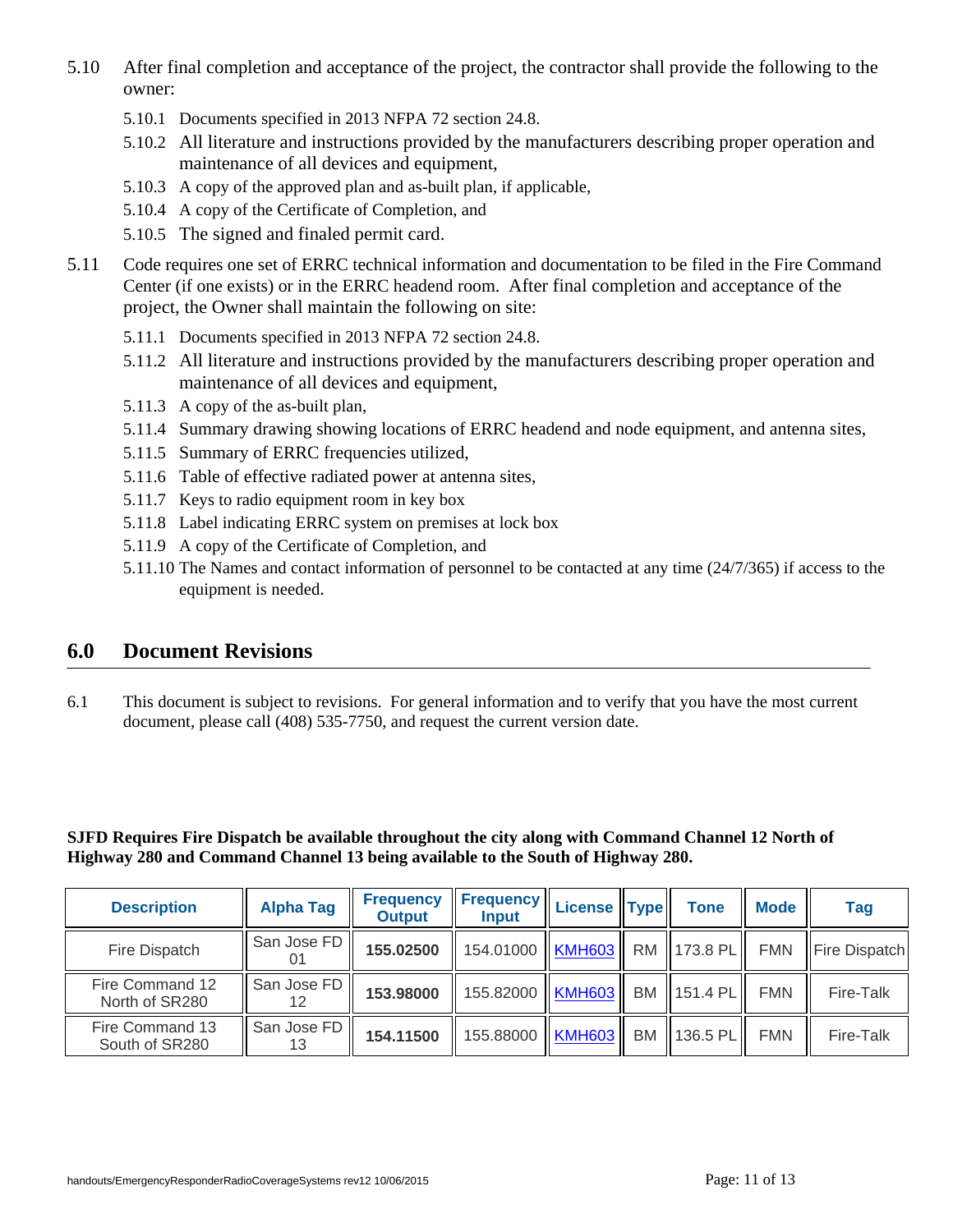**Emergency Services Frequencies which should be available but are not the jurisdiction SJFD have been conveyed to us on the following pages.** 

| <b>San Jose Police Department Frequencies</b>               |                  |                                   |                |             |             |             |            |  |  |
|-------------------------------------------------------------|------------------|-----------------------------------|----------------|-------------|-------------|-------------|------------|--|--|
| <b>Description</b>                                          | <b>Alpha Tag</b> | <b>Frequency</b><br><b>Output</b> | <b>License</b> | <b>Type</b> | <b>Tone</b> | <b>Mode</b> | <b>Tag</b> |  |  |
| Police Ch. 1 - District R, D &<br>V (North & Airport)       | SanJosePD1       | 460.15000                         | <b>KNNR378</b> | <b>RM</b>   | 131.8 PL    |             |            |  |  |
| Police Ch. 2 - District N & F<br>(West)                     | SanJosePD2       | 460.27500                         | <b>KNNR378</b> | <b>RM</b>   | 162.2 PL    |             |            |  |  |
| Police Ch. 3 - District M & W<br>(North East)               | SanJosePD3       | 460.20000                         | <b>KMA359</b>  | <b>RM</b>   | 136.5 PL    |             |            |  |  |
| Police Ch. 4 - District C & P<br>(South East)               | SanJosePD4       | 460.42500                         | <b>KMA359</b>  | <b>RM</b>   | 167.9 PL    |             |            |  |  |
| Police Ch. 5 - District E & K<br>(Downtown)                 | SanJosePD5       | 460.40000                         | <b>KMA359</b>  | <b>RM</b>   | 146.2 PL    |             |            |  |  |
| Police Ch. 6 - District L & S<br>(Central)                  | SanJosePD6       | 460.32500                         | <b>KMA359</b>  | <b>RM</b>   | 146.2 PL    |             |            |  |  |
| Police Ch. 7 - District A & T<br>(South West)               | SanJosePD7       | 460.47500                         | <b>KMA359</b>  | <b>RM</b>   | 136.5 PL    |             |            |  |  |
| Police Ch. 8 - District X & Y<br>(South East)               | SanJosePD8       | 460.52500                         | <b>KMA359</b>  | <b>RM</b>   | 179.9 PL    |             |            |  |  |
| Police Ch. 9 - Citywide<br>Common 1                         | SanJosePD9       | 460.10000                         | <b>KMA359</b>  | <b>RM</b>   | 136.5 PL    |             |            |  |  |
| Police Ch. 10 - CLEMARS                                     | SanJosePD10      | 460.02500                         | <b>KK3942</b>  | <b>RM</b>   | 156.7 PL    |             |            |  |  |
| Police Ch. 11 - Citywide<br>Common 2                        | SanJosePD11      | 460.05000                         | <b>WNVD228</b> | <b>RM</b>   | 110.9 PL    |             |            |  |  |
| Police Ch. 12 - BAYMACS                                     | SanJosePD12      | 460.02500                         | KK3942         | M           | 179.9 PL    |             |            |  |  |
| Police Ch. 13 - Tactical/Car-<br>to-car                     | SanJosePD13      | 460.17500                         | WPJP624        | M           | 186.2 PL    |             |            |  |  |
| Police Ch. 14 - Tactical/Car-<br>to-car                     | SanJosePD14      | 460.30000                         | WPJP624        | M           | 203.5 PL    |             |            |  |  |
| Police Ch. 15 - Tactical/Car-<br>to-car                     | SanJosePD15      | 460.37500                         | WPJP624        | M           | 203.5 PL    |             |            |  |  |
| Police Ch. 16 - Tactical/Car-<br>to-car                     | SanJosePD16      | 460.10000                         | <b>WNVD228</b> | M           | 136.5 PL    |             |            |  |  |
| Police Ch. 17 - Street<br>Crimes/MERGE (Encryption<br>Used) | SanJosePD17      | 453.65000                         | WPLZ268        | <b>RM</b>   | 29A NAC     |             |            |  |  |
| Police Ch. 18 - Special<br>Events                           | SanJosePD18      | 460.36250                         |                |             | 110.9 PL    |             |            |  |  |
| Police Ch. 19 - Narcotics<br>Covert Investigations (NCI)    | SanJosePD19      | 460.25000                         | <b>WPMN569</b> | <b>RM</b>   | 141.3 PL    |             |            |  |  |